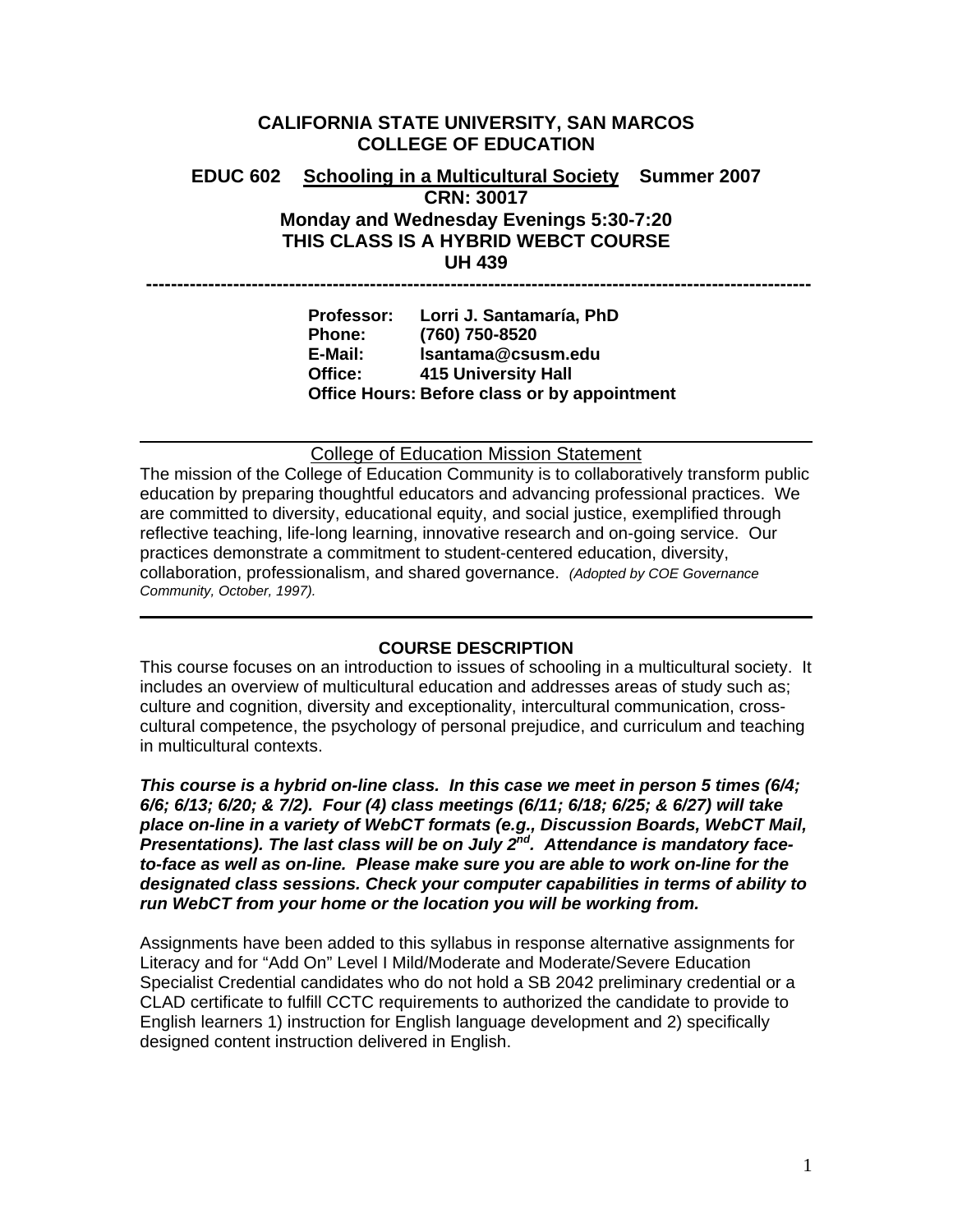## **Student Learning Outcomes (Course Objectives)**

- Expand and nuance students' knowledge about the diversity represented in today's schools and the communities in which we live;
- Provide a safe environment for reflection on, and discussion of, the complex ways in which pluralism is a part of educational contexts;
- Prepare educators to provide equitable educational opportunities to all students;
- Provide support to all students who represent national, state, and regional diversity.

## **GENERAL CONSIDERATIONS**

## **Authorization to Teach English Learners**

The credential program at CSUSM has been specifically designed to prepare teachers for the diversity of languages often encountered in California public school classrooms. The authorization to teach English learners is met through the infusion of content and experiences within the credential program, as well as additional coursework. Students successfully completing this program receive a credential with authorization to teach English learners. (Approved by the CCTC in SB 2042 Programs Standards, August, 2002).

## **Ability**

Every student has the right to equitable educational consideration and appropriate accommodation. Students having differing ability (mobility, sight, hearing, documented learning challenges, first language/English as a second language) are requested to contact the professor at the earliest opportunity. Every effort will be made to accommodate special needs. Students are reminded of the availability of Disabled Student Services, the Writing Center, technology assistance in the computer labs, and other student support services available as part of reasonable accommodation for special needs students.

Students are approved for services through the Disabled Student Services Office (DSS). This office is located in Craven Hall 5205, and can be contacted by phone at (760) 750-4905 or TTY (760) 750-4909. Students authorized by DSS to receive reasonable accommodations should meet with their instructor during office hours or, in order to ensure confidentiality, in a more private setting.

## **Writing**

In keeping with the All-University Writing Requirement, all three unit courses must have a writing component of at least 2,500 words (approx. 10 pages) which can be administered in a variety of ways.

## **College of Education Attendance Policy**

Due to the dynamic and interactive nature of courses in the College of Education, all students are expected to attend all classes and participate actively. At a minimum, students must attend more than 80% of class time, or s/he **may not receive a passing grade** for the course at the discretion of the instructor. Individual instructors may adopt more stringent attendance requirements. Should the student have extenuating circumstances, s/he should contact the instructor as soon as possible. (*Adopted by the COE Governance Community, December, 1997*).

Please note, attendance for half of a class session is recorded as half credit.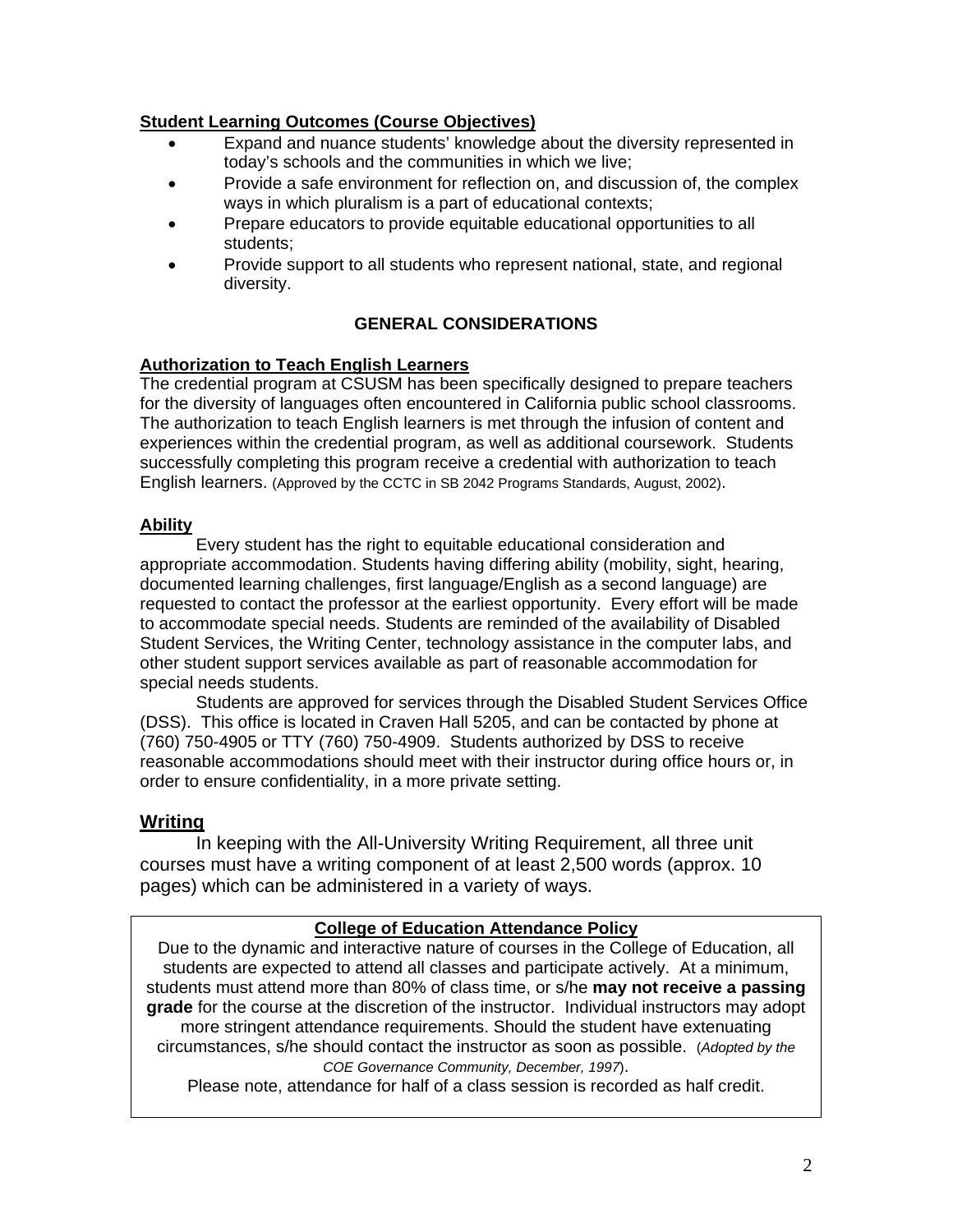## **What this means for our class**

You are expected to attend all class sessions *IN PERSON AND ELECTRONIC* and participate actively in discussions and activities. In order to do so, you are expected to complete all required readings by the assigned date. *Missing more than one class session will result in the reduction of your grade.* Being consistently late and/or leaving class early can also lower your grade. These measures should not be considered punitive, as students are expected to establish appropriate personal, academic, and career-ladder priorities. Therefore, these measures should be viewed as taking appropriate individual responsibility for one's own learning in a democratic, collaborative and reciprocal-learning environment.

## **CSUSM Academic Honesty Policy**

Students will be expected to adhere to standards of academic honesty and integrity, as outlined in the Student Academic Honesty Policy. All written work and oral presentation assignments must be original work. All ideas/materials that are borrowed from other sources must have appropriate references to the original sources. Any quoted material should give credit to the source and be punctuated with quotation marks.

Students are responsible for honest completion of their work including examinations. There will be no tolerance for infractions. If you believe there has been an infraction by someone in the class, please bring it to the instructor's attention. The instructor reserves the right to discipline any student for academic dishonesty in accordance with the general rules and regulations of the university. Disciplinary action may include the lowering of grades and/or the assignment of a failing grade for an exam, assignment, or the class as a whole."

Incidents of Academic Dishonesty will be reported to the Dean of Students. Sanctions at the University level may include suspension or expulsion from the University.

## **Plagiarism**

As an educator, it is expected that each student will do his/her own work, and contribute equally to group projects and processes. Plagiarism or cheating is unacceptable under any circumstances. If you are in doubt about whether your work is paraphrased or plagiarized see the Plagiarism Prevention for Students website http://library.csusm.edu/plagiarism/index.html. If there are questions about academic honesty, please consult the University catalog.

## **COURSE REQUIREMENTS**

This course is structured as a graduate-level seminar. The success of a seminar is dependent upon each and every participant being prepared. My role will be to "facilitate" and to intervene as necessary to prompt a topic. I do not intend to lecture each week, or to be the focus of the class. You will work to develop your **knowledge base** through the readings, discussions and presentations.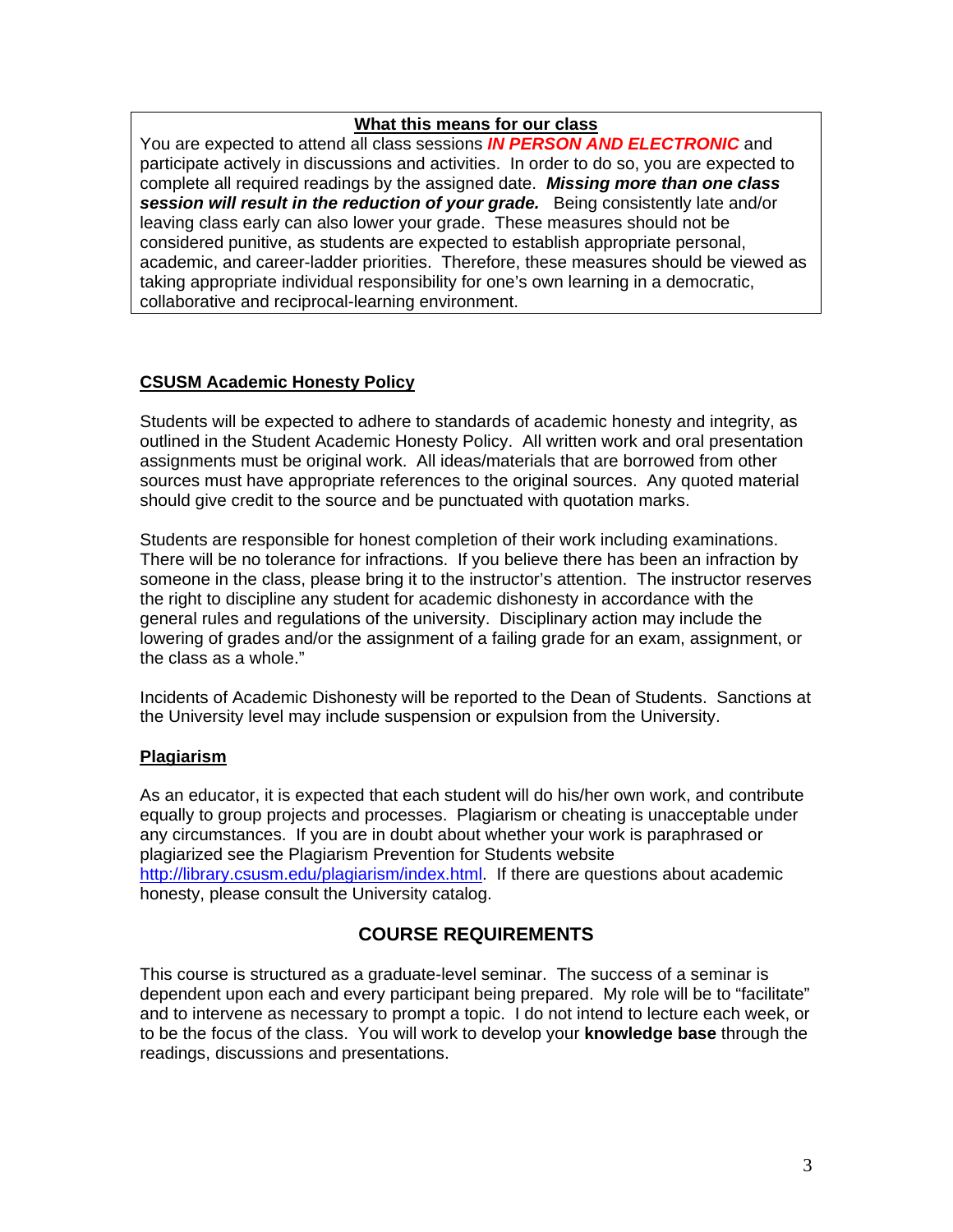## **Required Texts**

- Pang, V. (2001). *Multicultural Education*: *A Caring-Centered, Reflective Approach*, New York, NY: McGraw-Hill Higher Education. 2<sup>nd</sup> Edition
- Wink, J. (2000). *Critical Pedagogy: Notes From the Real World*. New York, NY: Addision-Wesley Longman. Third Edition

## **Grading Policy**

All assignments are due on the dates indicated below. Assignments turned in late will not receive full credit. Please manage your time and plan accordingly. Assignments must be typewritten, double-spaced and with standard margins unless completed in class. It is expected that all assignments will reflect university level composition.

The following grading scale will be used:

| 93-100  |     | $83 - 87$ | В:      |
|---------|-----|-----------|---------|
| 90 – 92 | A-: | $80 - 82$ | в-      |
| 88 - 89 | B+: | 79-below  | Failing |

## **DESCRIPTION OF ASSIGNMENTS**

*Please note, I reserve the right to change, add to, or delete any material or assignment from the course.* 

## **1. Attendance, Disposition, and Class Participation (25 Points)**

First is the expectation that you will attend all class sessions and participate actively in class activities, group and individual sharing, and discussions. Remember, if you miss three class sessions (or more), your grade will drop into the C range, and you will be invited to leave the class, based on the COE attendance policy.

## **2. History of Your own Identity Formation (5 Points)**

The first major theme of our class is focused on identity formation. Our readings, activities, and class discussions will be designed to develop a better understanding of how one's identity is formed and how it shapes how we "read the world." In order to do this, you are being asked to complete a **one to two-page handwritten paper** exploring the history of your own identity formation. Things to consider: When was the first time you noticed you were different? Which identities have been most prominent in your life? Why? When? Which identities provide the most privilege? Which cause the most problems?

## **3. 4 Week ELD Literacy Intervention (15 Points)**

The purpose for this assignment is for you to look at student achievement of culturally and linguistically diverse students over time to determine what happens to students within a system. The purpose is not to examine and criticize your school district. It is to look at opportunities made available to or denied children who are culturally and linguistically diverse.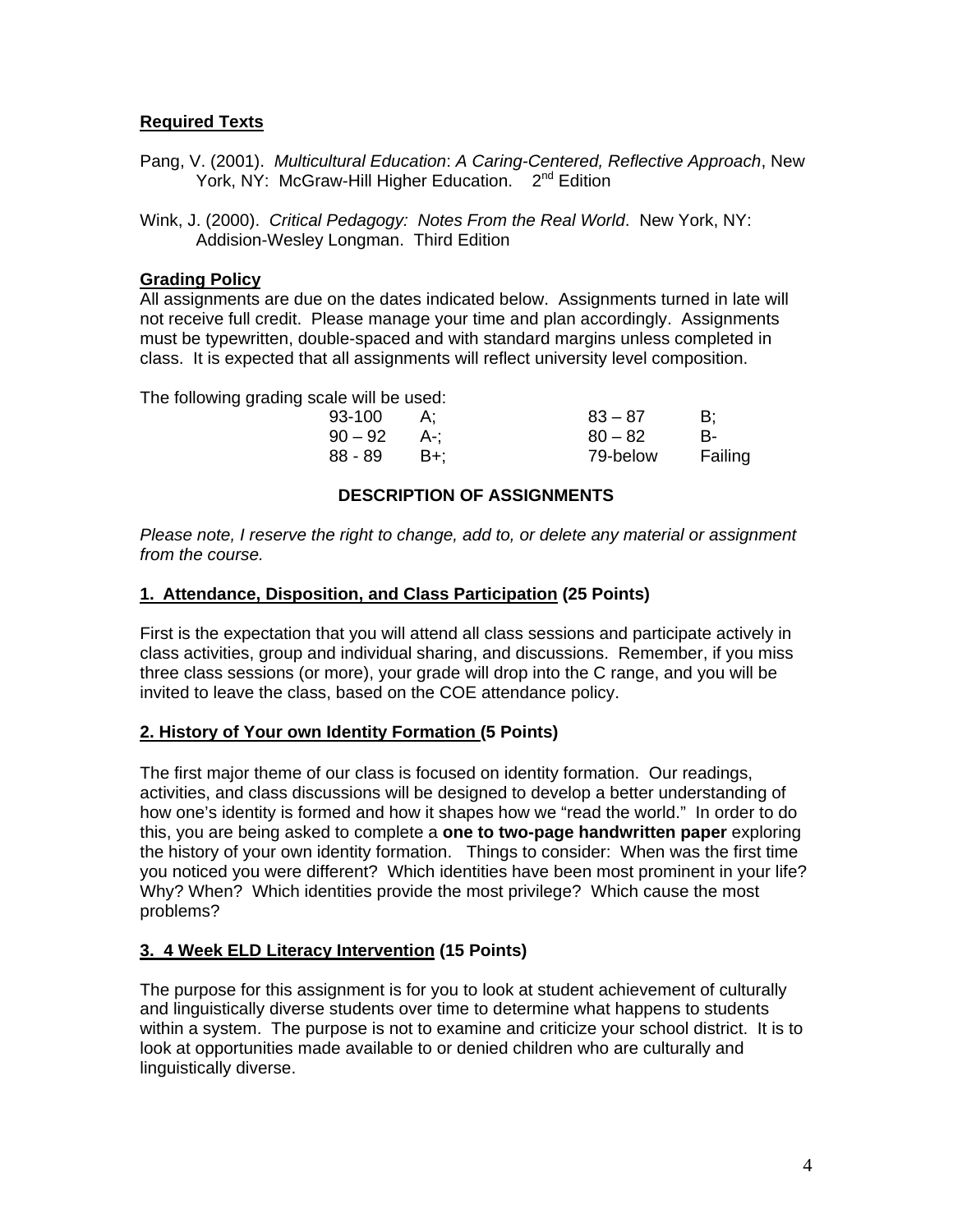**Population:** Select a group of ethnically and linguistically diverse students in a grade level who have attended your school for at least three years. Do a review of their school history and success or lack of success.

## *Data collection***:** Consider the following:

- Testing process when the children entered school. Were they tested? Which test was used? Tested in their primary Language? In English? What were the scores? What do the scores mean?
- Placement issues. Where were the children placed? What kinds of classrooms?
- Services received: What kind of services did the children receive? Were any referred to Special Education? Why? Are any in the SST process? Why? How many have been placed in special education?
- Re-classification: Were the children ever re-classified? What process was followed and is typically followed in your district?
- Look at the grades the children received over three years and look for patterns in terms of achievement. Match the history of each child with the present achievement of each child. Are there differences? What growth occurred? Have their CELDT scores increased? Plateaued?
- Analyze the data that you have collected and discuss how these students have progressed through the system.
- Factors of retention: Were these students retained? How many? Why?

**Details:** Develop a literacy (listening, reading, writing and oral) plan for these children. What would you do to ensure equal access to grade level curriculum for these children? How will the state adopted materials be used to support academic growth? What additional support do these students need? How will you ensure that will happen? What support and accountability will be necessary to ensure equal access and success?

## **4. ON-LINE "Hot Topics" in Education (10 Points)**

With a partner, you will randomly choose a pre-selected Hot Topic in education that connects to topics of our class. You might apply the Hot Topic to your school site (For example, the achievement gap) and briefly look at what is being said about this topic through different organizations. The intention of these presentations is to help our class see multicultural education from multiple vantage points. The information provided might help members of the class clarify the direction of their annotated bibliography, impact their social justice action plan, or help in providing direction for your MA theses.

Please consider what makes for an effective PPT presentation (interactivity, handouts, video clips, etc. etc.---Approximately 5-7 slides). You and your partner will need to turn in your notes and material on WebCT in the appropriate location on the day of your presentation.

For the sessions wherein Hot Topics will be presented, 3-4 pairs will present their Topics. Members of the community will provide feedback to the groups presenting.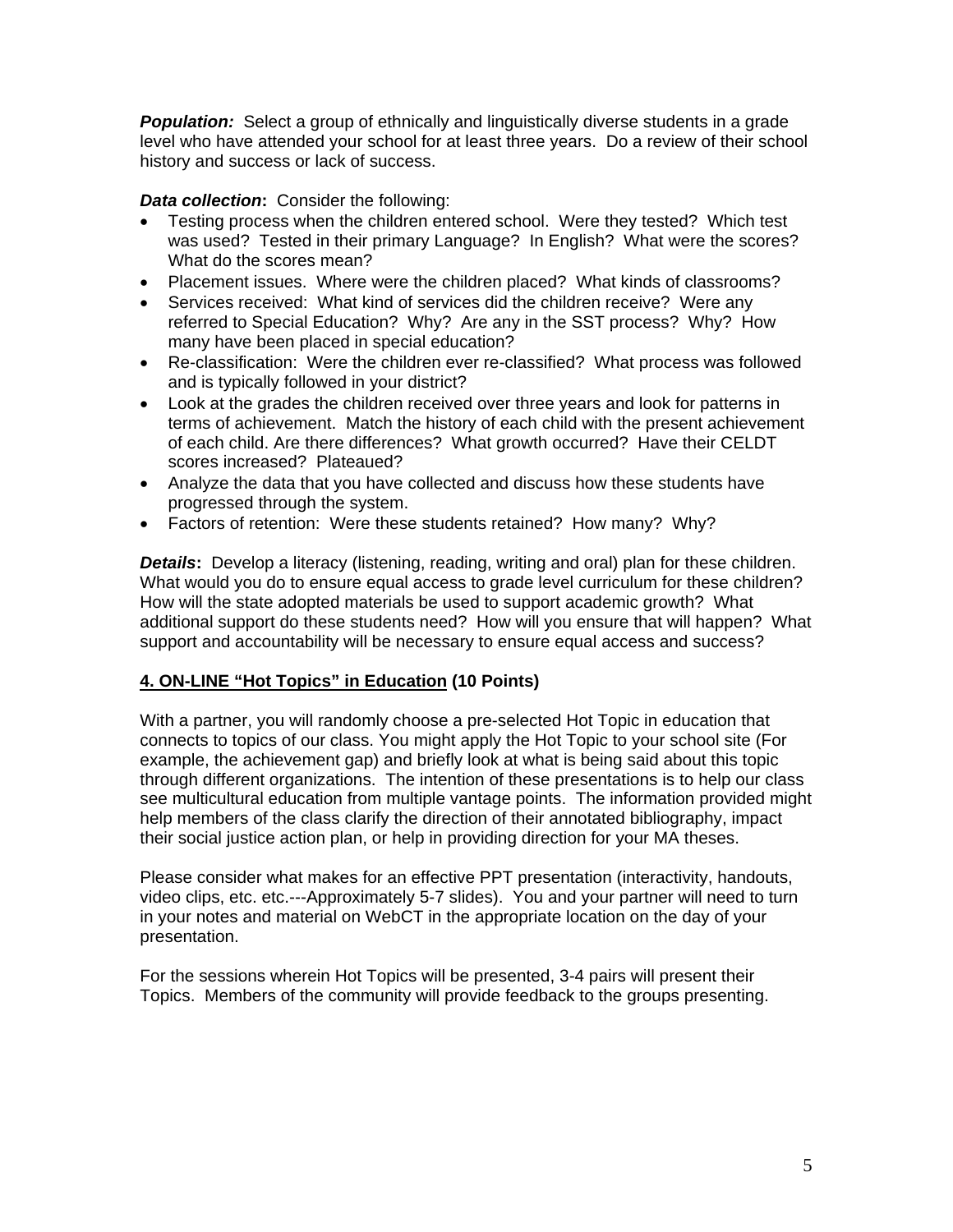#### **Some possible resources:**

| San Diego Union Tribune                      | <b>Education Week</b>                                   |
|----------------------------------------------|---------------------------------------------------------|
| www.signonsandiego.com                       | www.edweek.com                                          |
| <b>North County Times</b><br>www.nctimes.com | California Department of<br>Education<br>www.cde.ca.gov |
| <b>Rethinking Schools</b>                    | <b>Teaching Tolerance</b>                               |
| www.rethinkingschools.com                    | www.tolerance.org                                       |

## **5. Annotated Bibliographies (10 points)**

Students will work individually to collect annotated bibliographies **centered on multicultural topics in education**. The annotated bibliography you collect should be from peer reviewed journals and can be used as a basis for your thesis or project, or can focus on a specified topic which you and your colleagues can use in your classrooms, schools, and communities. **Students will write an annotated bibliography for each resource using APA-style reference format, and including a brief summary**. **Each student** will collect 5-6 resources (minimum), and share his/her annotations with everyone in the class (either electronically or in hardcopy). Remember, an annotated bibliography is an answer to a general question that you have. In this case, this question should be **centered on multicultural education.** 

## **6. Critical Pedagogy/Social Justice Action Plan (30 Points)**

Your final project is to develop an individual professional action that specifically addresses your new understandings of critical pedagogy in relation to schooling in a multicultural society. Hopefully our readings of critical pedagogy will bring to the table new questions and concerns about your classroom, your students, your school, your district, or your overall professional work. Based on these questions, develop a specific action plan that you could enact in your professional role.

Your action plan will be broken up into several parts which make up the adult writing process. The brainstorm, draft, and 2-3 final product------The 2-3 page **final paper will** discuss this action plan. Our final sessions will consist of presentation of these action plans.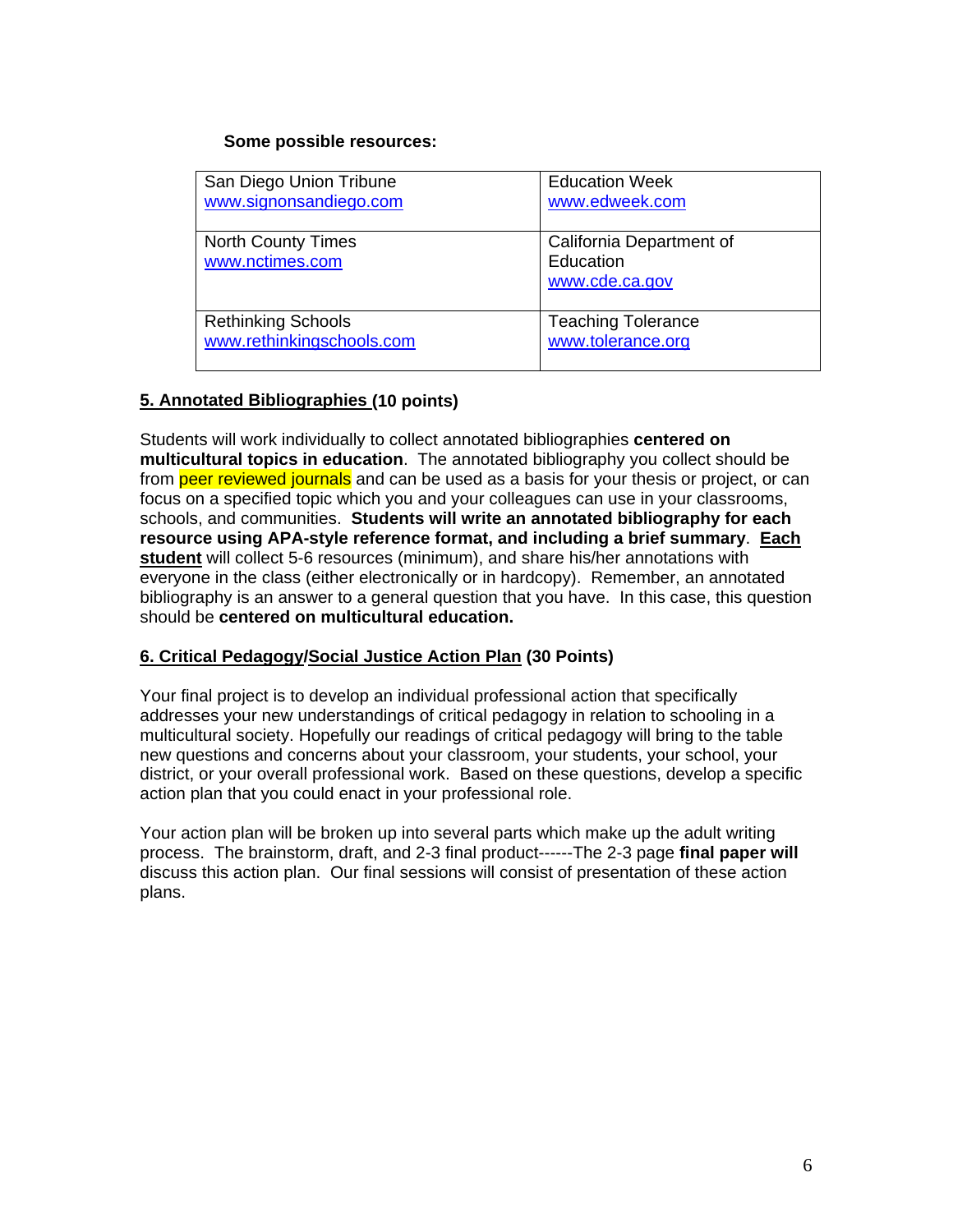| Summer 2007                                                             |                                                            |  |  |
|-------------------------------------------------------------------------|------------------------------------------------------------|--|--|
| EDUC 602 Scope & Sequence                                               |                                                            |  |  |
| <b>Online Sessions</b>                                                  | <b>Face-to-Face Sessions</b>                               |  |  |
|                                                                         | M June 4                                                   |  |  |
|                                                                         | <b>THEME I: Identity Formation</b>                         |  |  |
|                                                                         |                                                            |  |  |
|                                                                         | Introduction to Multicultural Education and                |  |  |
|                                                                         | <b>Course Format</b>                                       |  |  |
|                                                                         | Who am I in the Context of Education?                      |  |  |
|                                                                         | In Class Assignment:                                       |  |  |
|                                                                         | <b>History of Identity Formation</b>                       |  |  |
|                                                                         | Ooka-Pang Chapters 1-2                                     |  |  |
|                                                                         | W June 6                                                   |  |  |
|                                                                         | THEME II: What Can I Do?                                   |  |  |
|                                                                         | Addressing the Achievement Gap in our                      |  |  |
|                                                                         | Classrooms                                                 |  |  |
|                                                                         | In Class Assignment:                                       |  |  |
|                                                                         | • Exploring Social Justice and Equity                      |  |  |
|                                                                         | HW Assignment Explained:                                   |  |  |
|                                                                         | 4 Week ELD Literacy Intervention<br>Ooka-Pang Chapters 2-4 |  |  |
| M June 11                                                               | W June 13                                                  |  |  |
|                                                                         |                                                            |  |  |
| PPT---Example of Social Justice Hot Topic<br><b>Online Assignments:</b> | THEME III: What are others doing?                          |  |  |
| 4 Week ELD Literacy Intervention                                        | Ooka-Pang Chapters 9-10                                    |  |  |
| (Brain Storm)                                                           | What is critical pedagogy?                                 |  |  |
| Social Justice Hot Topic                                                | In Class Assignment:                                       |  |  |
| Presentations (1)                                                       | 4 Week ELD Literacy Intervention                           |  |  |
| Ooka-Pang Chapters 5-8                                                  | Planning<br>HW Assignment Explained:                       |  |  |
|                                                                         | Social Justice Action Plan                                 |  |  |
|                                                                         |                                                            |  |  |
| M June 18                                                               | W June 20                                                  |  |  |
| PPT---Annotated Bibliography Intro                                      | How do we Read the World? Applied                          |  |  |
| <b>Online Assignments:</b>                                              | <b>Critical Pedagogy</b>                                   |  |  |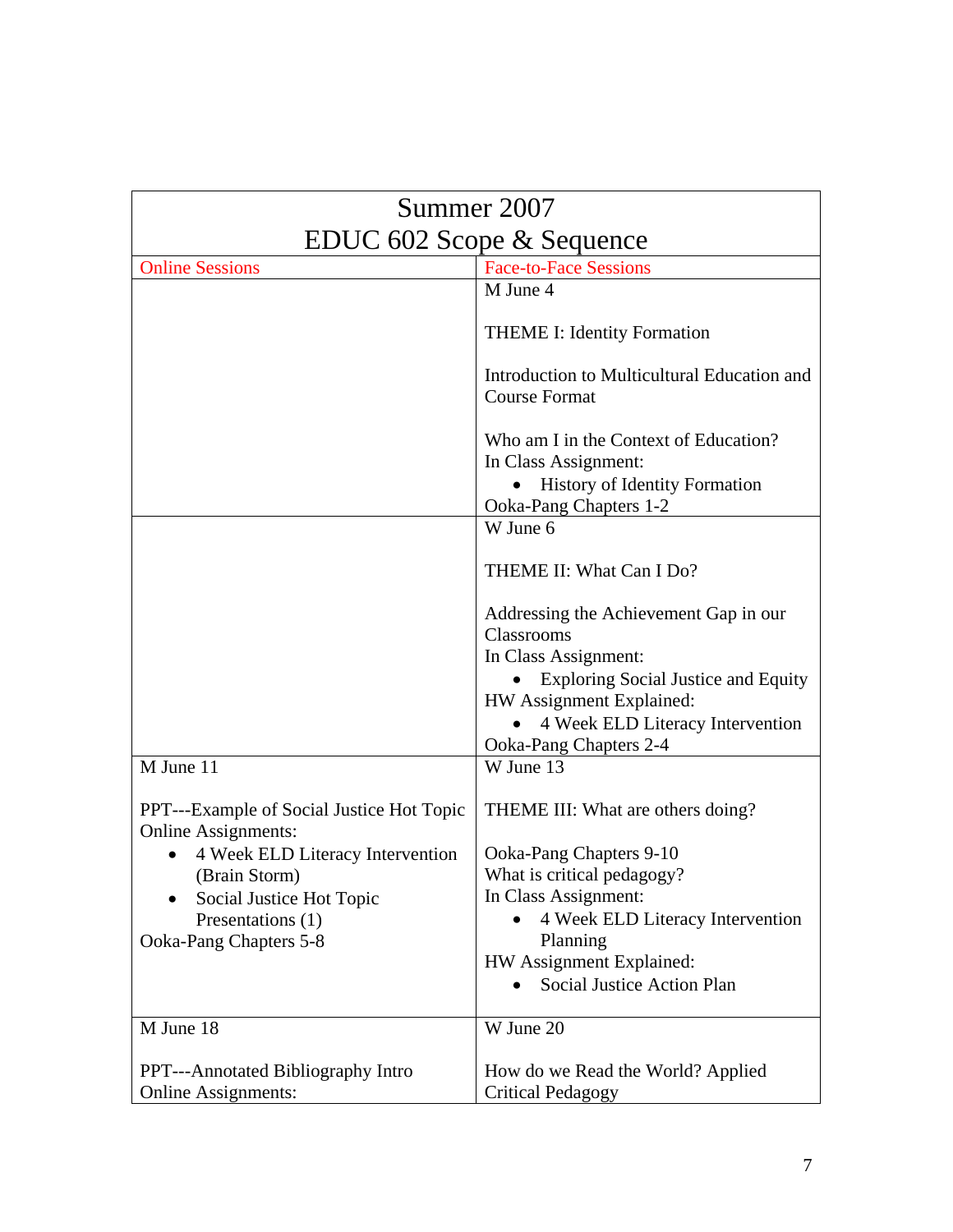| Social Justice Action Plan<br>$\bullet$<br>(Brainstorm)<br>Social Justice Hot Topic<br>Presentations (2)<br><b>Annotated Bibliography Work---</b><br>Collect articles<br>Wink Chapters 1-3 | In Class Assignment:<br>Defining Critical Pedagogy<br>Annotated Bibliography Discussion/<br>Clarification<br>Check-in on 4 Week ELD Literacy<br>$\bullet$<br>Intervention<br>Wink Chapters 4-6 |
|--------------------------------------------------------------------------------------------------------------------------------------------------------------------------------------------|------------------------------------------------------------------------------------------------------------------------------------------------------------------------------------------------|
| M June 25                                                                                                                                                                                  |                                                                                                                                                                                                |
| <b>Online Assignments:</b><br>Social Justice Action Plan (Draft)<br>$\bullet$<br>Social Justice Hot Topic<br>$\bullet$<br>Presentations (3)                                                |                                                                                                                                                                                                |
| Due:                                                                                                                                                                                       |                                                                                                                                                                                                |
| <b>Annotated Bibliography</b>                                                                                                                                                              |                                                                                                                                                                                                |
| <b>Wink 7-10</b>                                                                                                                                                                           |                                                                                                                                                                                                |
| W June 27                                                                                                                                                                                  |                                                                                                                                                                                                |
| <b>Online Assignments:</b><br>Social Justice Hot Topic<br>$\bullet$<br>Presentations (4)<br><b>Online Work Session</b><br>$\bullet$<br>Individual On-line "Conferencing"<br>$\bullet$      |                                                                                                                                                                                                |
| Due:<br>4 Week ELD Literacy Intervention<br>(Written)                                                                                                                                      |                                                                                                                                                                                                |
|                                                                                                                                                                                            | M July 2                                                                                                                                                                                       |
|                                                                                                                                                                                            | Social Justice Action Plan Presentations                                                                                                                                                       |
|                                                                                                                                                                                            | Due:<br>Social Justice Action Plan (Final)                                                                                                                                                     |